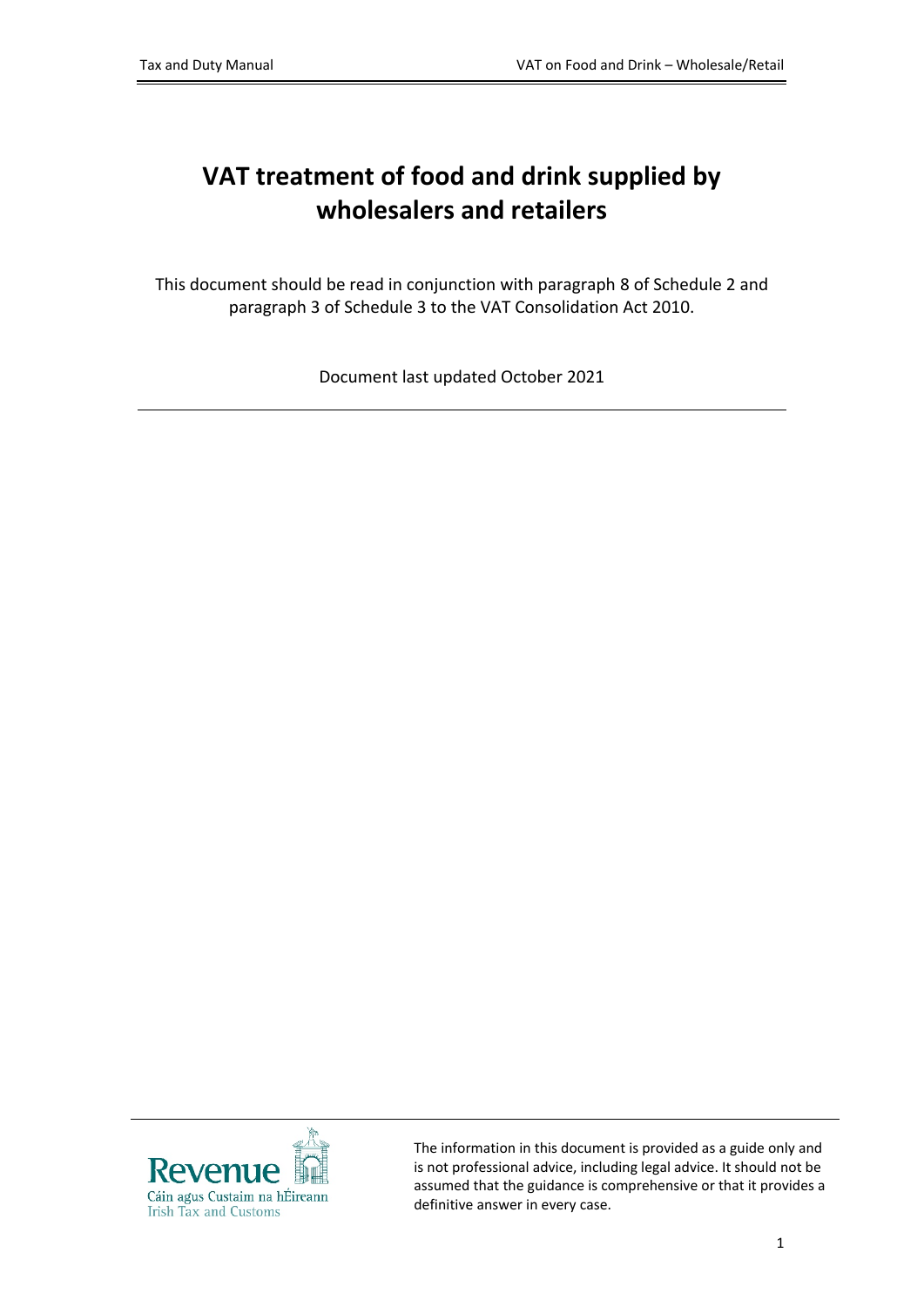### **Table of Contents**

| 2.1.<br>2.2.<br>2.3. |        |  |  |  |  |
|----------------------|--------|--|--|--|--|
|                      |        |  |  |  |  |
| 4.1.<br>4.2.         |        |  |  |  |  |
| 5.1.<br>5.2.<br>5.3. |        |  |  |  |  |
|                      |        |  |  |  |  |
| 7.1.                 |        |  |  |  |  |
|                      | 7.1.1. |  |  |  |  |
|                      |        |  |  |  |  |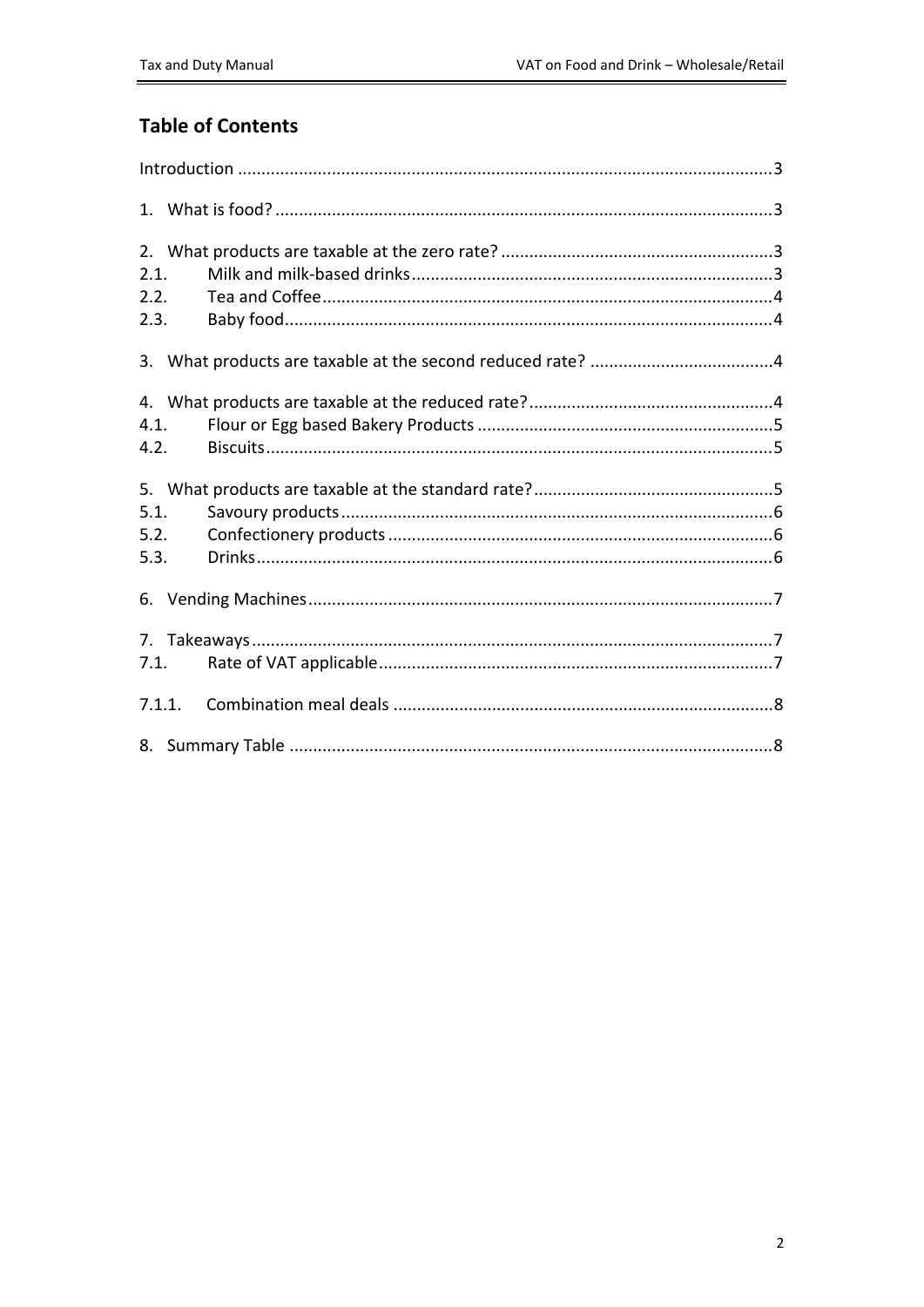### <span id="page-2-0"></span>Introduction

This guidance sets out the VAT treatment of the wholesale or retail supply of food and drink for human consumption.

For information on the VAT treatment of restaurant & catering services, bread and food supplements please see Revenue's guidance on [Restaurant](https://www.revenue.ie/en/tax-professionals/tdm/value-added-tax/part03-taxable-transactions-goods-ica-services/Services/services-vat-treatment-of-restaurant-and-catering-services.pdf) [and](https://www.revenue.ie/en/tax-professionals/tdm/value-added-tax/part03-taxable-transactions-goods-ica-services/Services/services-vat-treatment-of-restaurant-and-catering-services.pdf) [Catering](https://www.revenue.ie/en/tax-professionals/tdm/value-added-tax/part03-taxable-transactions-goods-ica-services/Services/services-vat-treatment-of-restaurant-and-catering-services.pdf) [Services](https://www.revenue.ie/en/tax-professionals/tdm/value-added-tax/part03-taxable-transactions-goods-ica-services/Services/services-vat-treatment-of-restaurant-and-catering-services.pdf), [Bread](https://www.revenue.ie/en/tax-professionals/tdm/value-added-tax/part03-taxable-transactions-goods-ica-services/Goods/goods-bread.pdf) and [Food](https://www.revenue.ie/en/tax-professionals/tdm/value-added-tax/part03-taxable-transactions-goods-ica-services/Goods/goods-food-supplements.pdf) [supplements.](https://www.revenue.ie/en/tax-professionals/tdm/value-added-tax/part03-taxable-transactions-goods-ica-services/Goods/goods-food-supplements.pdf)

# <span id="page-2-1"></span>1. What is food?

Food includes all substances that are understood as ordinary food for human consumption by the average consumer and are presented and labelled as such.

Ordinary food is not a medicine, medicated preparation, tobacco or a food ingredient in cosmetics, tinctures, or similar.

Foods are ingested or chewed at meals or snacks for their nutritional value or for their sensory attributes not limited to taste.

# <span id="page-2-2"></span>2. What products are taxable at the zero rate?

The zero rate of VAT applies to the supply of most foodstuffs, such as:

- most breads
- butter, cheese, eggs, [milk](#page-2-3)
- [baby](#page-3-1) [food](#page-3-1)
- cereals
- condiments
- flour
- fruit (fresh, canned, dried and drained)
- herbs
- meat
- pasta
- pastes, sauces, soup, spices, sugar
- preparations and extracts derived from meat, yeast or eggs
- [tea](#page-3-0) [and](#page-3-0) [coffee](#page-3-0) in non-drinkable form and
- vegetables (fresh and frozen).

#### <span id="page-2-3"></span>2.1. Milk and milk-based drinks

Milk and preparations and extracts derived from milk are liable to the zero rate of VAT. Revenue also allow milk alternatives to be zero rated. Therefore, products such as oat milk, almond milk, soya milk, etc. are zero rated as milk alternatives.

As a concession, Revenue allow milk-based drinks to be zero rated provided it is a preparation derived from milk where the milk element itself represents more than 50% of the volumes. The ingredients quantities must be verifiable. This concession also applies to drinks based on milk alternatives.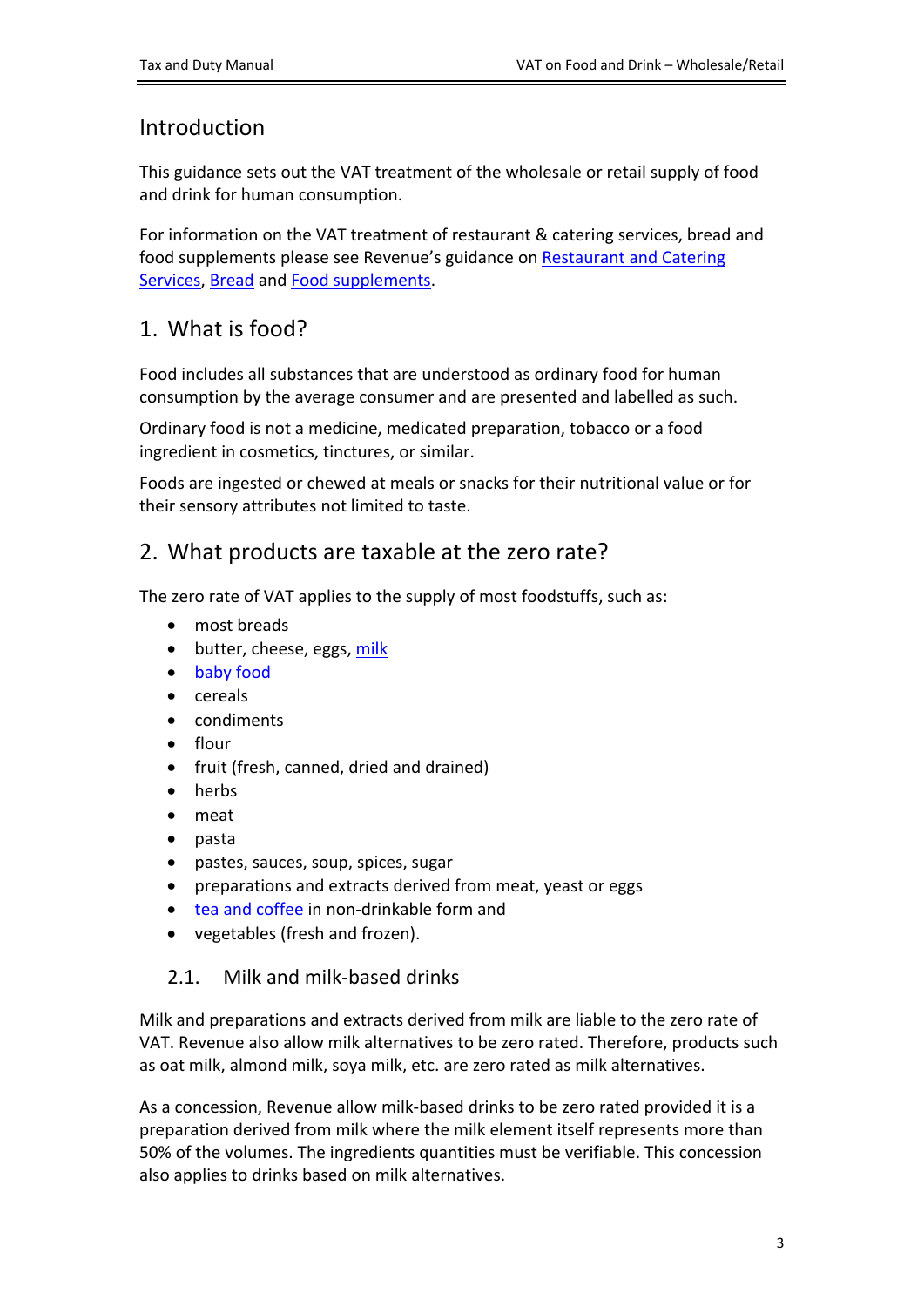However, the zero rating does not apply to any such product marketed specifically to improve sporting or physical performance, such as an ergogenic aid. The [standard](https://www.revenue.ie/en/vat/vat-rates/search-vat-rates/current-vat-rates.aspx) rate of VAT applies to such a product.

### <span id="page-3-0"></span>2.2. Tea and Coffee

The zero rate applies to the following products when supplied in non-drinkable form:

- Tea
- Herbal tea
- Preparations and extracts derived from tea
- Preparation and extracts derived from herbal tea
- $\bullet$  Cocoa
- Coffee
- Chicory
- Other roasted coffee substitutes
- Preparations and extracts derived from cocoa
- Preparations and extracts derived from coffee
- Preparations and extracts derived from chicory
- Preparations and extracts derived from other roasted coffee substitutes.

### <span id="page-3-1"></span>2.3. Baby food

The zero rate applies to baby food or drinks which are marked and marketed as suitable for babies. Otherwise, the [standard](https://www.revenue.ie/en/vat/vat-rates/search-vat-rates/current-vat-rates.aspx) rate applies.

# <span id="page-3-2"></span>3. What products are taxable at the second reduced rate?

The supply of food and drink that has been heated, has been retained heated after cooking or is supplied while still warm after cooking, and that is above the ambient air temperature at the ime when it is provided to a customer is liable to VAT at the [second](https://www.revenue.ie/en/vat/vat-rates/search-vat-rates/current-vat-rates.aspx) [reduced](https://www.revenue.ie/en/vat/vat-rates/search-vat-rates/current-vat-rates.aspx) rate. Typically, this includes hot tea, hot coffee and hot [takeaway](#page-6-1) food.

# <span id="page-3-3"></span>4. What products are taxable at the reduced rate?

The [reduced](https://www.revenue.ie/en/vat/vat-rates/search-vat-rates/current-vat-rates.aspx) rate of VAT applies to flour or egg based bakery products, including

- $\bullet$  cakes
- crackers
- wafers and
- **•** biscuits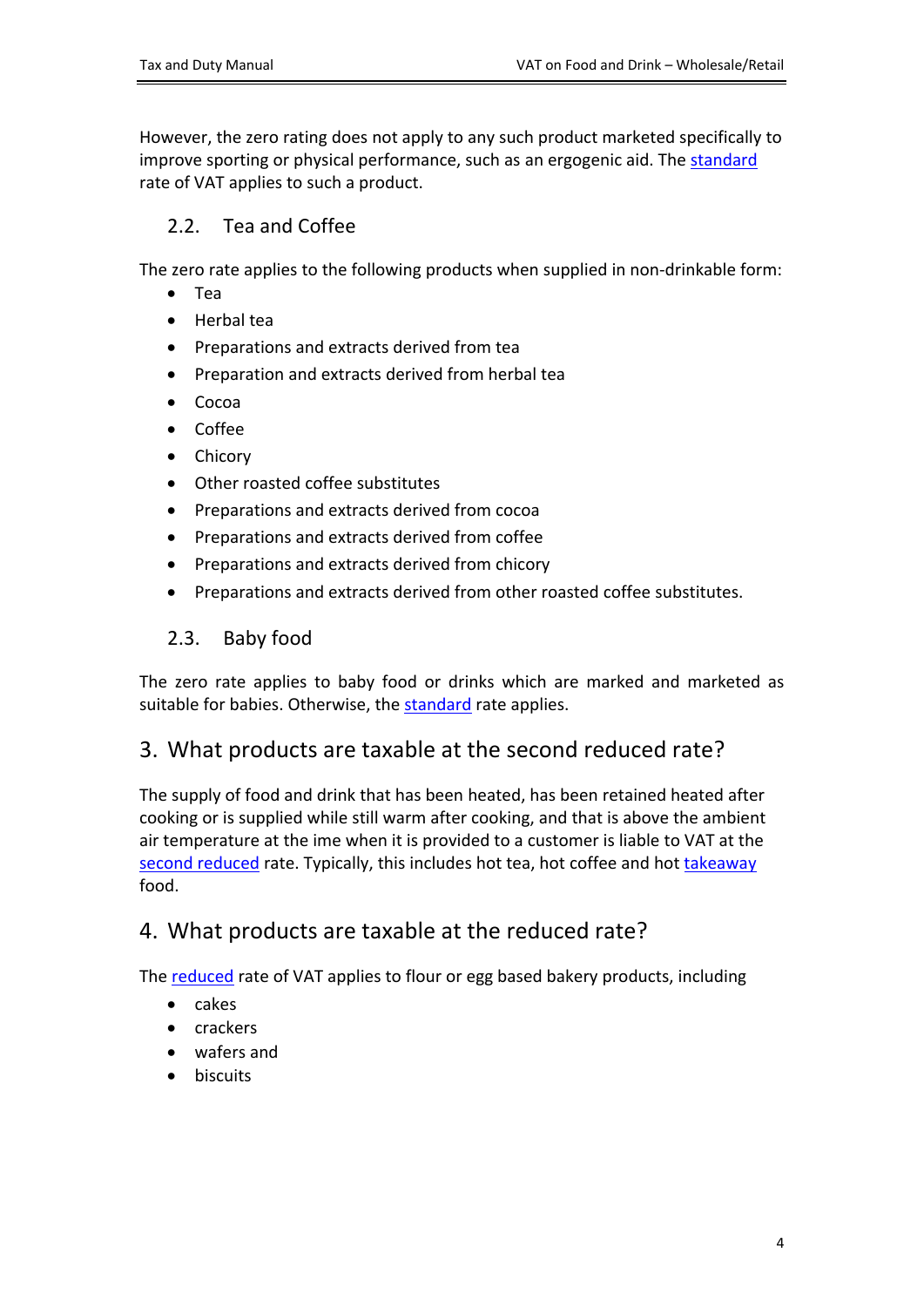but excluding

- wafers and biscuits wholly or partly covered or decorated with chocolate or some other product similar in taste and appearance,
- [savoury](#page-5-0) [products](#page-5-0) and
- chocolates, sweets and similar confectionery.

#### <span id="page-4-0"></span>4.1. Flour or Egg based Bakery Products

The following are some of the characteristics of bakery products for VAT purposes:

- Flour or egg based.
- Dough is formed during manufacture.
- Usually baked or required to undergo baking.

Supplies of bread products that do not conform to the definition of bread are liable to VAT at the [reduced](https://www.revenue.ie/en/vat/vat-rates/search-vat-rates/current-vat-rates.aspx) rate. Examples of some such products include croissants, cheese-breads, cheese bagels, brioche and crispbread.

Doughnuts made by frying are considered to be bakery products and qualify for the [reduced](https://www.revenue.ie/en/vat/vat-rates/search-vat-rates/current-vat-rates.aspx) rate.

#### <span id="page-4-1"></span>4.2. Biscuits

To be considered a biscuit for VAT purposes, the value of moisture content of the product must be no more than 12%. Products, with more than 12% moisture are considered to be cakes.

Biscuits wholly or partly covered or decorated with chocolate or some other product similar in taste and appearance are liable at the [standard](https://www.revenue.ie/en/vat/vat-rates/search-vat-rates/current-vat-rates.aspx) rate.

Where an assortment of biscuits are sold together, the [reduced](https://www.revenue.ie/en/vat/vat-rates/search-vat-rates/current-vat-rates.aspx) rate will apply only if the weight of the chocolate biscuits does not exceed 15% of the total weight of the assortment. Otherwise, the [standard](https://www.revenue.ie/en/vat/vat-rates/search-vat-rates/current-vat-rates.aspx) rate applies.

### <span id="page-4-2"></span>5. What products are taxable at the standard rate?

The [standard](https://www.revenue.ie/en/vat/vat-rates/search-vat-rates/current-vat-rates.aspx) [rate](https://www.revenue.ie/en/vat/vat-rates/search-vat-rates/current-vat-rates.aspx) of VAT applies to certain items of food which are excluded from the scope of the zero rate or the reduced rate, such as the following:

- Ice cream, frozen desserts, frozen yogurts and similar frozen products, and prepared mixes and powders for making any such products or similar products.
- [Savoury](#page-5-0) [products](#page-5-0).
- Potato crisps/sticks/puffs and similar products made from potato, potato flour or potato starch.
- Popcorn, salted or roasted nuts.
- Biscuits and wafers wholly or partly covered or decorated with chocolate or similar product.
- All kinds of chocolates, sweets and similar [confectionery.](#page-5-1)
- Glace and crystallised fruits.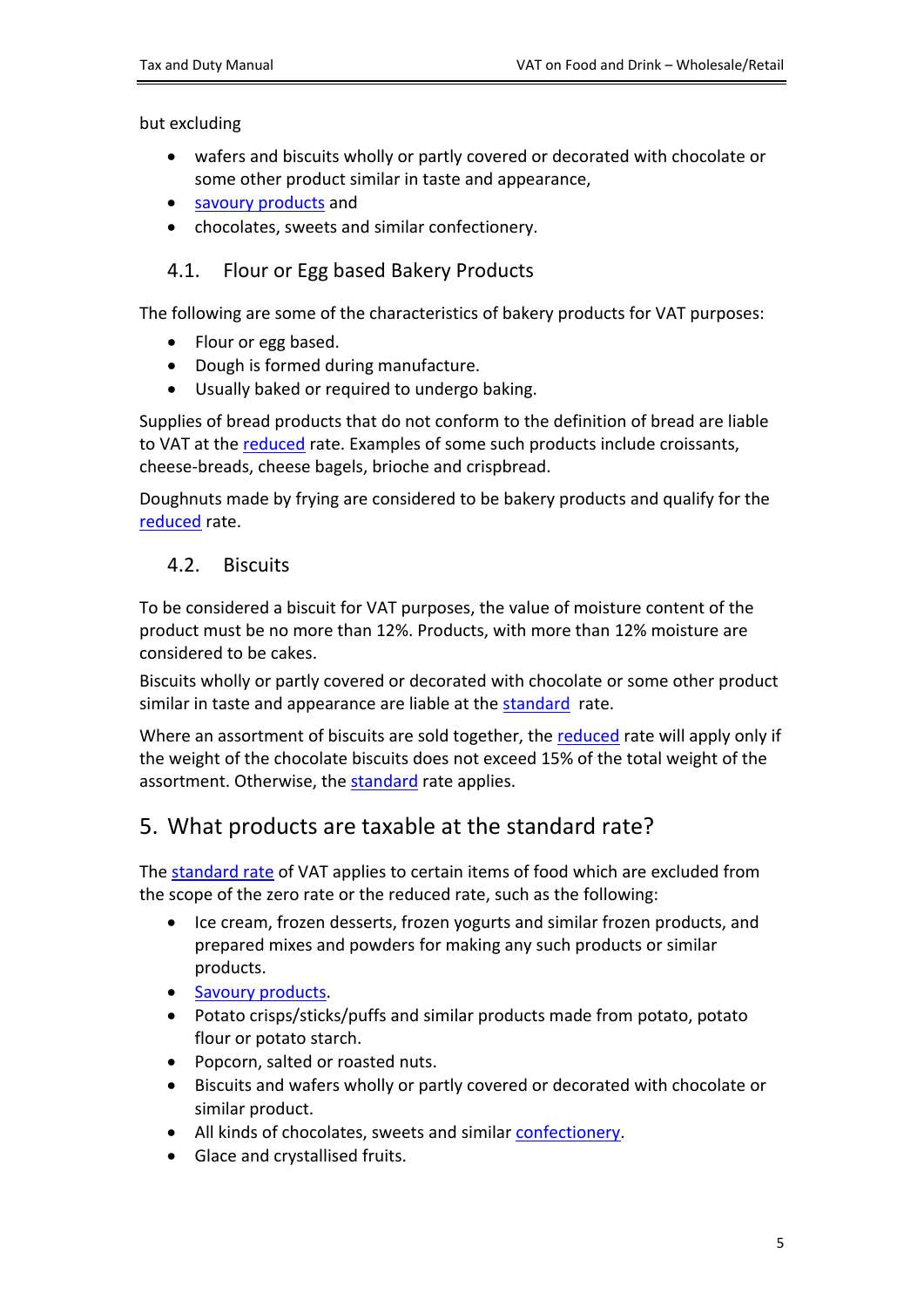### <span id="page-5-0"></span>5.1. Savoury products

Savoury products made from cereal or grain, or from flour or starch derived from cereal or grain, pork scratchings, and similar products when supplied for human consumption without further preparation are liable to VAT at the [standard](https://www.revenue.ie/en/vat/vat-rates/search-vat-rates/current-vat-rates.aspx) rate. Such products are not limited to those that are baked or cooked and there is no exclusion for "healthy" products. Neither is there any weight or ingredient specified to classify a product as savoury. These types of products are diverse in size, seasoning and the levels of salts, sugars and fats.

However, products that fall into this category are generally snack foods that have the following characteristics:

- they are savoury
- they are eaten and marketed as a snack
- they are made from grains, flour or animal fats/products
- they are consumed without any further preparation
- they are typically sold in small packets
- they are eaten with the fingers.

Some examples include vegetable crisps, prawn crackers, poppadoms, savoury biscuits or savoury crackers.

### <span id="page-5-1"></span>5.2. Confectionery products

Confectionery is an umbrella term that encompasses the vast spectrum of confectionery products which can have some or all of the following characteristics:

- sweet to the taste
- eaten with the fingers
- shaped like a bar or a shape that is typical of confectionery products
- the method of packaging is similar to other confectionery products
- eaten as a snack.

This list is not exhaustive.

#### <span id="page-5-2"></span>5.3. Drinks

The [standard](https://www.revenue.ie/en/vat/vat-rates/search-vat-rates/current-vat-rates.aspx) [rate](https://www.revenue.ie/en/vat/vat-rates/search-vat-rates/current-vat-rates.aspx) of VAT applies to most drinks such as the following:

- [alcohol](https://www.revenue.ie/en/vat/vat-on-goods/food-drinks-and-supplements/food-and-drink.aspx)
- bottled drinking water
- soft drinks
- juice extracted from and other drinkable products derived from fruit
- juice extracted from and other drinkable products derived from vegetables
- syrups, concentrates, essences, powders, crystals or other products for the preparation of beverages.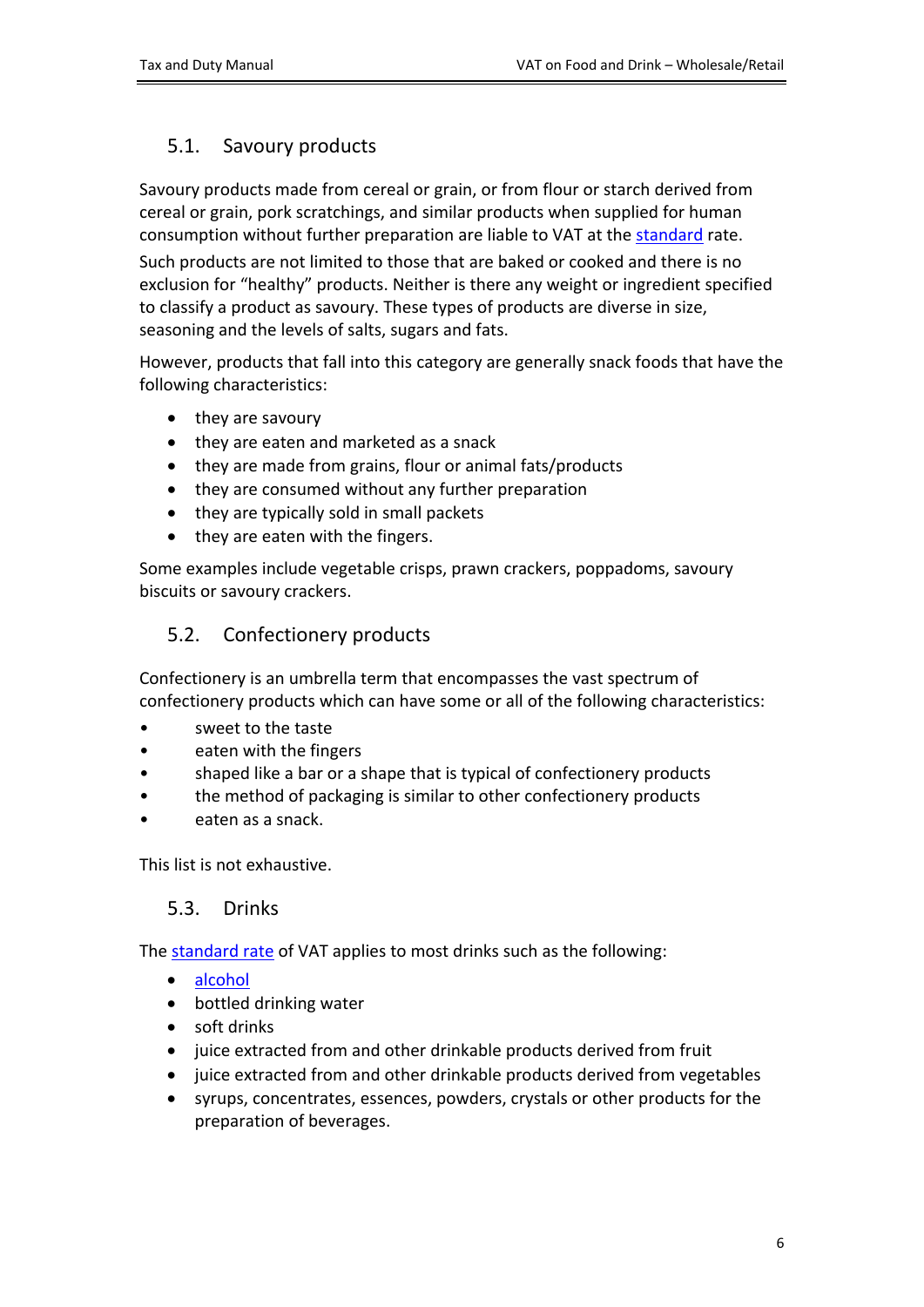# <span id="page-6-0"></span>6. Vending Machines

The supply of food and drink by means of a vending machine is a supply of goods and the VAT rate applicable is that which would normally apply to the good.

# <span id="page-6-1"></span>7. Takeaways

The supply of takeaway food and drink from a fixed establishment or a mobile snack bar are generally considered a supply of goods rather than the provision of restaurant services.

The following factors may indicate that the supply is not a restaurant service:

- no waiters
- no real advice to customers
- no table service
- no enclosed spaces at an appropriate temperature for the consumption of food served
- no cloakrooms or lavatories
- no crockery, furniture or place settings and
- the lack of other service elements.

Additional services such as counters enabling a limited number of customers to eat on the spot where there is negligible human intervention will not alter the nature of the supply.

### <span id="page-6-2"></span>7.1. Rate of VAT applicable

The supply of hot takeaway food is liable to VAT at the [second](https://www.revenue.ie/en/vat/vat-rates/search-vat-rates/current-vat-rates.aspx) [reduced](https://www.revenue.ie/en/vat/vat-rates/search-vat-rates/current-vat-rates.aspx) [rate](https://www.revenue.ie/en/vat/vat-rates/search-vat-rates/current-vat-rates.aspx). This includes food heated, retained heated or supplied while still warm. Hot sandwiches include hot/toasted bread, bagels, baguettes, paninis and wraps and also includes cold bread, bagels, baguettes, paninis and wraps that contain hot fillings.

The supply of cold takeaway food is liable to VAT at the zero rate. Chilled, cold or frozen cooked meals are liable to VAT at the zero rate. Cold sandwiches include cold bread, bagels, baguettes, paninis and wraps.

Cold food supplied with hot food for an inclusive price (for example, coleslaw with hot chicken) is liable to VAT at the [second](https://www.revenue.ie/en/vat/vat-rates/search-vat-rates/current-vat-rates.aspx) [reduced](https://www.revenue.ie/en/vat/vat-rates/search-vat-rates/current-vat-rates.aspx) [rate.](https://www.revenue.ie/en/vat/vat-rates/search-vat-rates/current-vat-rates.aspx)

Supplies of alcohol, bottled waters, soft drinks, sports drinks, vegetable juices and fruit juices are liable to VAT at the [standard](https://www.revenue.ie/en/vat/vat-rates/search-vat-rates/current-vat-rates.aspx) [rate](https://www.revenue.ie/en/vat/vat-rates/search-vat-rates/current-vat-rates.aspx).